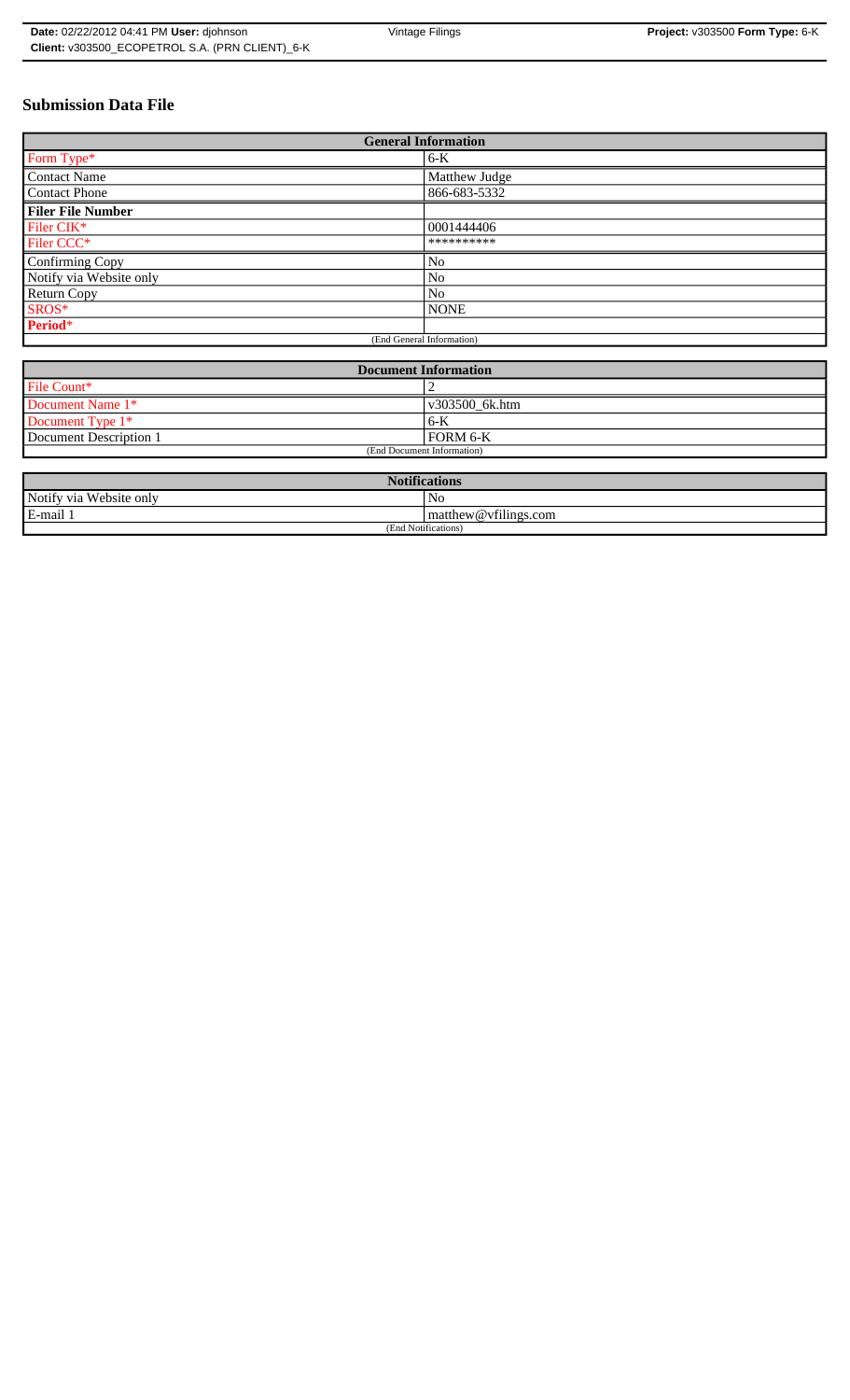## **SECURITIES AND EXCHANGE COMMISSION Washington, D.C. 20549**

 $\overline{a}$ 

 $\overline{a}$ 

 $\overline{a}$ 

#### **FORM 6-K REPORT OF FOREIGN PRIVATE ISSUER PURSUANT TO RULE 13a-16 OR 15d-16 OF THE SECURITIES EXCHANGE ACT OF 1934**

February 2012

Commission File Number: 333-153452

**ECOPETROL S.A.**

*(Exact name of registrant as specified in its Charter)*  $\overline{a}$ 

Carrera 7 No. 37 – 69 BOGOTA – COLOMBIA *(Address of registrant's principal executive offices)*  $\overline{a}$ 

Indicate by check mark whether the registrant files or will file annual reports under cover Form 20-F or Form 40-F.

Form 20-F  $\boxtimes$  Form 40-F  $\Box$ 

Indicate by check mark if the registrant is submitting the Form 6-K in paper as permitted by Regulation S-T Rule 101(b)(1):

 $Yes$   $\Box$  No  $\boxtimes$ 

Indicate by check mark if the registrant is submitting the Form 6-K in paper as permitted by Regulation S-T Rule 101(b)(7):

 $Yes$   $\square$  No  $\boxtimes$ 

Indicate by check mark whether by furnishing the information contained in this Form, the registrant is also thereby furnishing the information to the Commission pursuant to Rule 12g3-2(b) under the Securities Exchange Act of 1934.

 $Yes$   $\square$  No  $\boxtimes$ 

If "Yes" is marked, indicate below the file number assigned to the registrant in connection with Rule 12g3-2(b): 82- $N/A$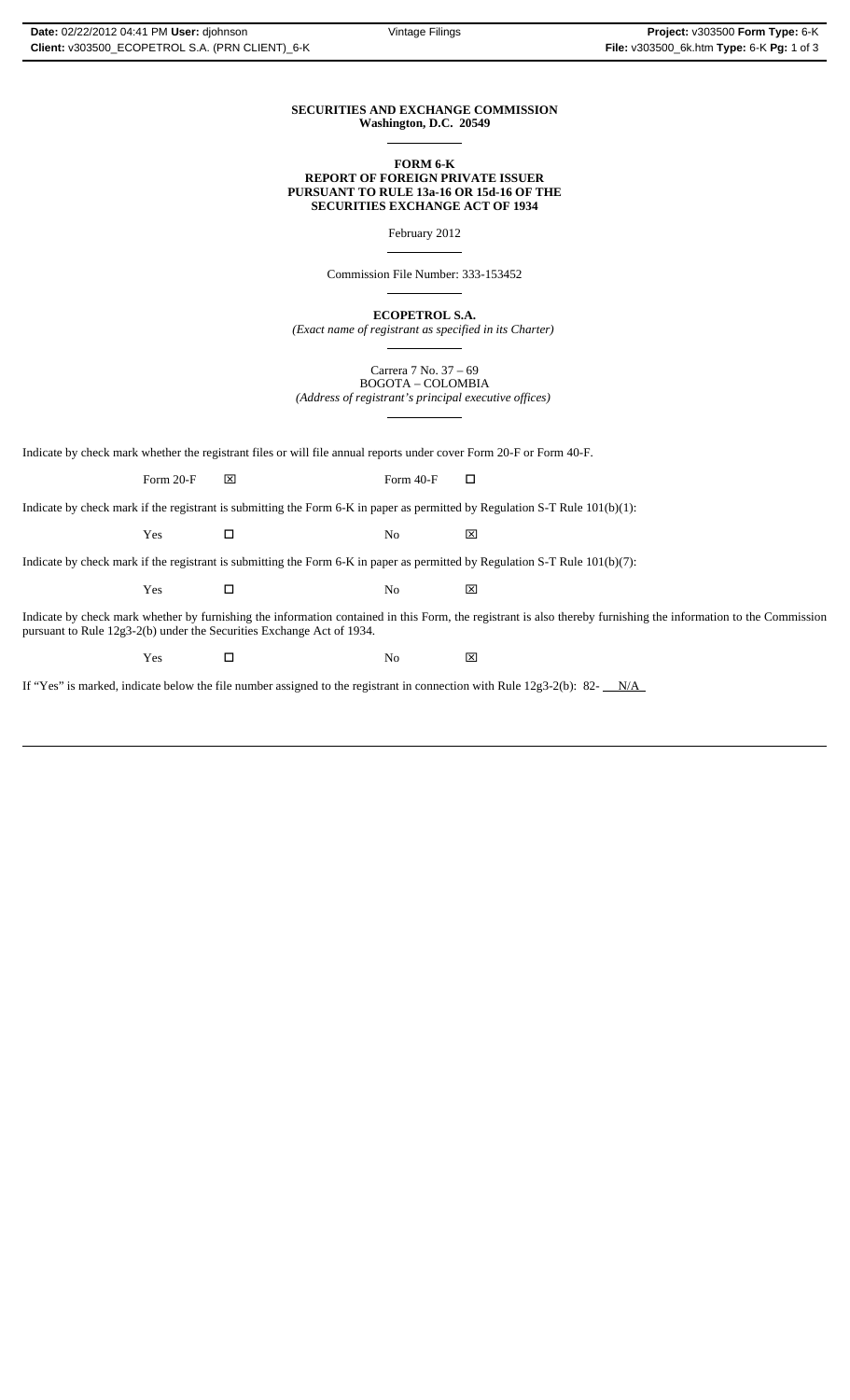

# **PAYMENT DATE CORRECTIONS**

## **ECOPETROL S.A. PROPOSED DIVIDEND DISTRIBUTION FOR FISCAL 2011**

Ecopetrol S.A. hereby informs that the proposed dates announced yesterday on which ordinary dividend payments would be made in three equal installments in 2012 were mistakenly given as April 25, August 27 and December 17, 2012. The correct dates are April 25, August 27 and October 17, 2012, respectively.

## **Bogota, Colombia – February 22, 2012**

------------------------------------------

*Ecopetrol is Colombia's largest integrated oil & gas company, where it accounts for 60% of total production. It is one of the top 40 oil companies in the world and the fourth largest oil company in Latin America. The Company is also involved in exploration and production activities in Brazil, Peru and the United States Gulf Coast, and owns the main refineries in Colombia, most of the network of oil and multiple purpose pipelines in the country, petrochemical plants, and is entering into the biofuels business.*

*This release contains forward-looking statements relating to the prospects of the business, estimates for operating and financial results, and those related to growth prospects of Ecopetrol. These are merely projections and, as such, are based exclusively on the expectations of management concerning the future of the business and its continued access to capital to fund the Company's business plan. Such forward-looking statements depend, substantially, on changes in market conditions, government regulations, competitive pressures, the performance of the Colombian economy and the industry, among other factors; therefore, they are subject to change without prior notice.*

## **Contact us for any additional information:**

**Investor Relations Alejandro Giraldo** Phone: +571-234-5190 Email: investors@ecopetrol.com.co

**Media Relations (Colombia) Mauricio Téllez** Phone: + 571-2345377 Fax: +571-2344480 Email: mtellez@ecopetrol.com.co

Website: www.ecopetrol.com.co

1